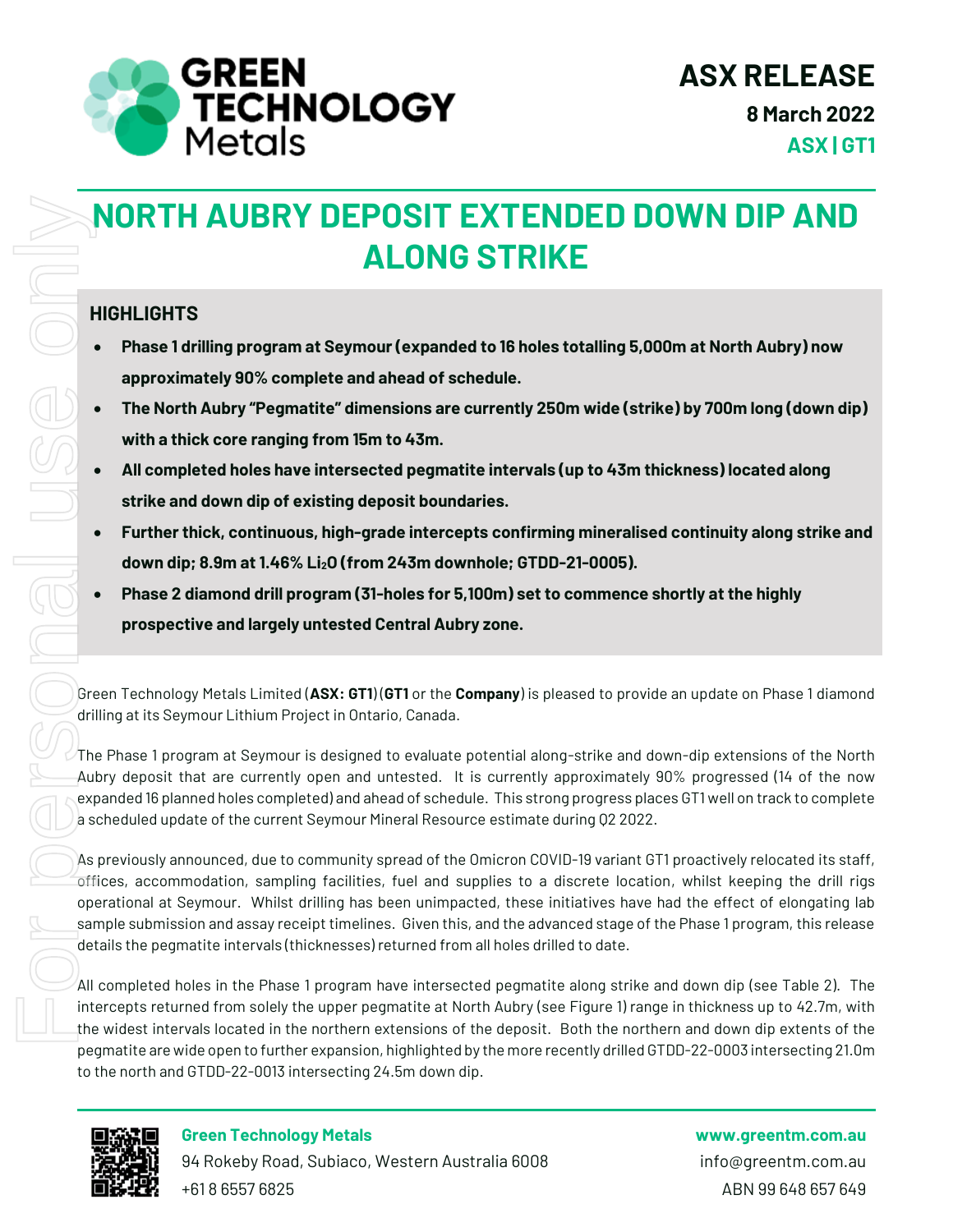

The two remaining holes to be drilled in the Phase 1 program, GTDD-22-0001 and GTDD-22-0002, are in the northern zone and to the west of GTDD-22-0003. If further thick pegmatite is intersected in these holes, GT1 would actively consider immediate further step-out drilling in this area.

Assay results have also now been returned for the second and third drill holes in the program. The second hole, GTDD-21-0005, was targeting down-dip extensions beyond an historical intercept and has returned a thick, continuous intercept of 8.9m  $\textcircled{a}$  1.46% Li<sub>2</sub>O (from 242.85m downhole; see Table 1 and Figures 1 and 2).

The intercept confirms mineralised continuity of at least 50m along strike of the maiden hole, GTDD-21-0004 (which returned 40m at 1.54% Li<sub>2</sub>O from 244m downhole), and, similarly to that hole, at least 50m down-dip of the existing Mineral Resource estimate margins. This result delivers further immediate potential for growth in the existing Seymour Mineral Resource estimate of 4.8 Mt @ 1.25% Li<sub>2</sub>O.





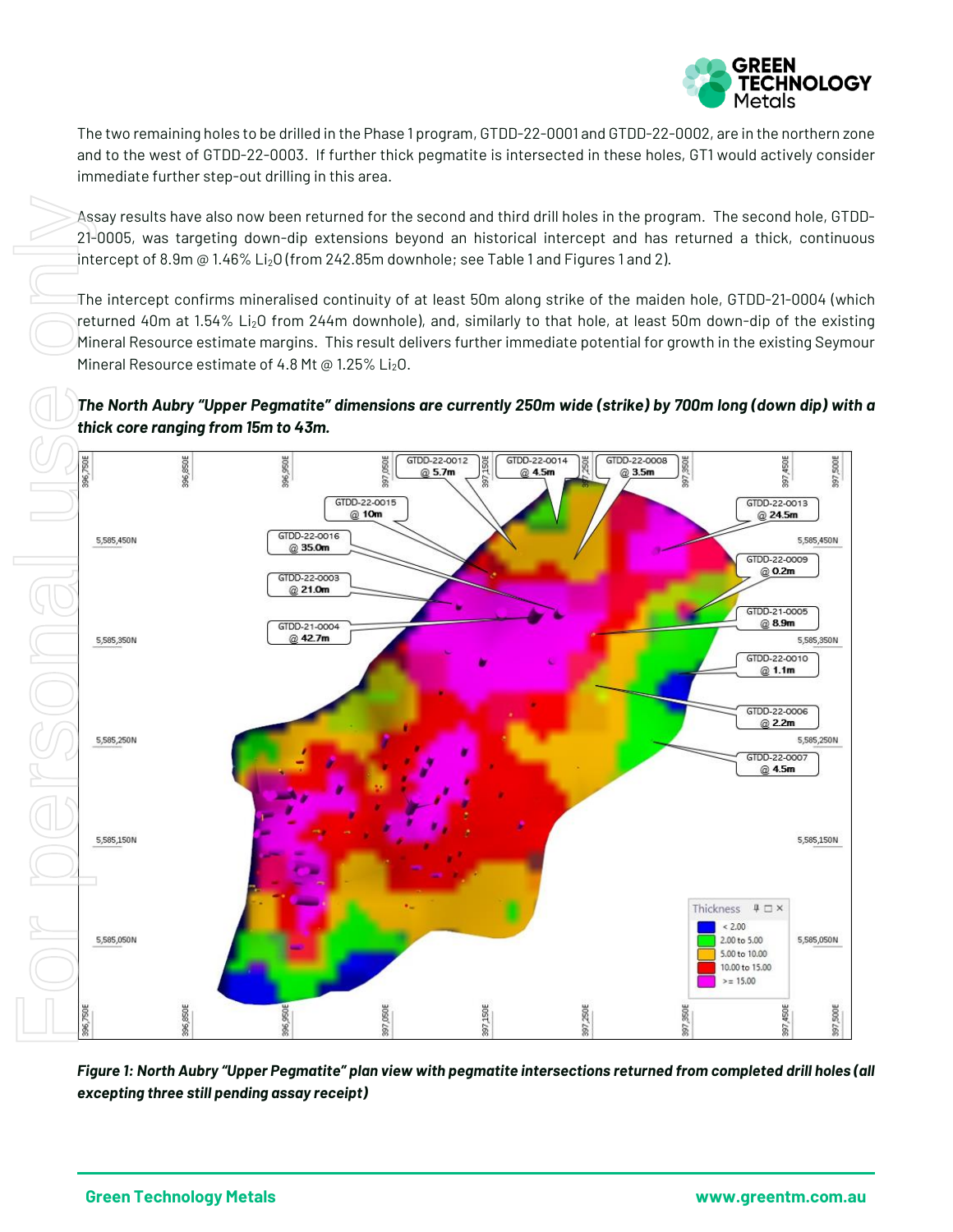

The third hole completed in the Phase 1 program, GTDD-22-0006, has returned an intercept of 1.58m at 1.11% Li2O from 310.00m, highlighting the 'pinch and swell' nature of a fractionated pegmatite, as reflected in the aggregate GT1 exploration model for North Aubry.





*Figure 2: North Aubry "Upper Pegmatite" deposit oblique view showing pegmatite thickness and GTDD-22-0003 @ 21m*

| Hole         | <b>Northing</b> | Easting | Dip | Azi | From  | To    | <b>Interval</b> | -i20% |
|--------------|-----------------|---------|-----|-----|-------|-------|-----------------|-------|
| GTDD-21-0004 | 5585466         | 397233  | -76 | 210 | 243.5 | 286.2 | 42.             | 1.54  |
| GTDD-22-0005 | 5585396         | 397280  | -80 | 221 | 242.9 | 251.7 | 8.92            | l.46  |
| GTDD-22-0006 | 5585361         | 397313  | -70 | 235 | 310.0 | 311.5 | 1.58            | 1.11  |
|              |                 |         |     |     |       |       |                 |       |

*Phase 1 (North Aubry) assays returned*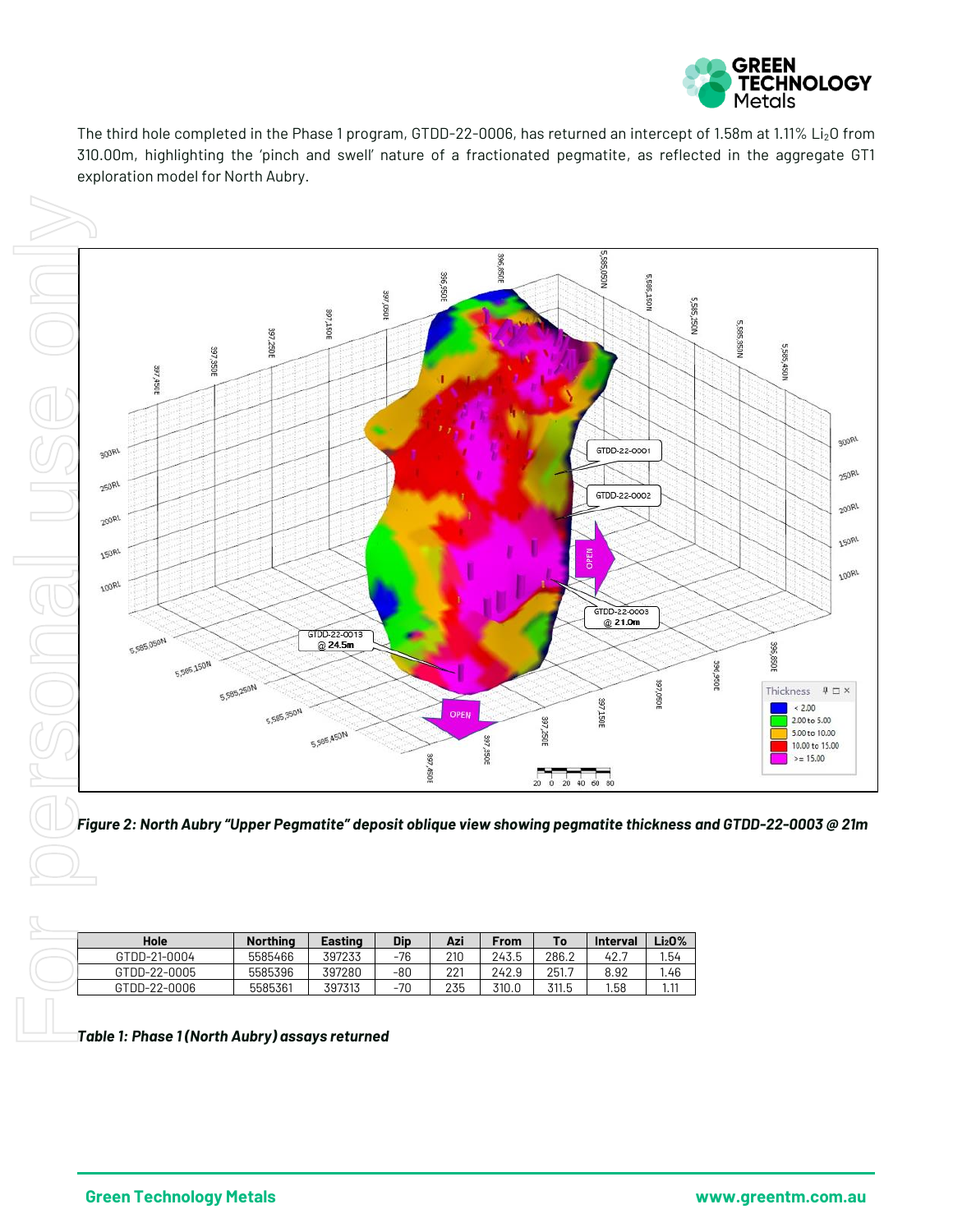

|                                                       | From  | To    | <b>Thickness</b> | <b>Northing (Centroid)</b>                                                                                                                                                                                                                                                                                                        | <b>Easting (Centroid)</b> | Lithology |
|-------------------------------------------------------|-------|-------|------------------|-----------------------------------------------------------------------------------------------------------------------------------------------------------------------------------------------------------------------------------------------------------------------------------------------------------------------------------|---------------------------|-----------|
| GTDD-21-0004                                          | 243.5 | 286.2 | 42.7             | 5,585,383                                                                                                                                                                                                                                                                                                                         | 397,194                   | Pegmatite |
| GTDD-22-0016                                          | 243.0 | 278.0 | 35.0             | 5,585,384                                                                                                                                                                                                                                                                                                                         | 397,218                   | Pegmatite |
| GTDD-22-0013                                          | 299.2 | 323.7 | 24.5             | 5,585,446                                                                                                                                                                                                                                                                                                                         | 397,314                   | Pegmatite |
| GTDD-22-0003                                          | 231.0 | 252.0 | 21.0             | 5,585,392                                                                                                                                                                                                                                                                                                                         | 397,117                   | Pegmatite |
| GTDD-22-0015                                          | 237.0 | 247.0 | 10.0             | 5,585,422                                                                                                                                                                                                                                                                                                                         | 397,151                   | Pegmatite |
| GTDD-21-0005                                          | 242.9 | 251.8 | 8.9              | 5,585,362                                                                                                                                                                                                                                                                                                                         | 397,251                   | Pegmatite |
| GTDD-22-0012                                          | 234.6 | 240.3 | 5.7              | 5,585,443                                                                                                                                                                                                                                                                                                                         | 397,178                   | Pegmatite |
| GTDD-22-0014                                          | 250.7 | 255.2 | 4.5              | 5,585,476                                                                                                                                                                                                                                                                                                                         | 397,214                   | Pegmatite |
| GTDD-22-0007                                          | 191.9 | 196.4 | 4.5              | 5,585,257                                                                                                                                                                                                                                                                                                                         | 397,309                   | Pegmatite |
| GTDD-22-0008                                          | 270.9 | 274.4 | 3.5              | 5,585,434                                                                                                                                                                                                                                                                                                                         | 397,230                   | Pegmatite |
| GTDD-22-0006                                          | 201.2 | 203.4 | 2.2              | 5,585,316                                                                                                                                                                                                                                                                                                                         | 397,247                   | Pegmatite |
| GTDD-22-0010                                          | 268.4 | 269.4 | 1.1              | 5,585,311                                                                                                                                                                                                                                                                                                                         | 397,320                   | Pegmatite |
| GTDD-22-0009                                          | 225.5 | 225.7 | 0.2              | 5,585,393                                                                                                                                                                                                                                                                                                                         | 397,338                   | Pegmatite |
|                                                       |       |       |                  | The main lithium mineral observed was fine to course Spodumene crystals.<br>The estimation of abundance has not been specified as the fine crystals could be mis-interp<br>Spectrometer was not available for mineral identification.<br>In relation to the disclosure of visual intersections of pegmatite, the Company cautions |                           |           |
|                                                       |       |       |                  | pegmatite should never be considered a proxy or substitute for laboratory analysis. L<br>required to confirm the widths and grade of visual intersections of pegmatite reported<br>logging. The Company will update the market when laboratory analytical results become a                                                        |                           |           |
|                                                       |       |       |                  | The next round of drilling at Seymour (Phase 2) is set to test the highly prospective and lar<br>zone. The Phase 2 program comprises a planned 31 holes for approximately 5,100m o<br>commence immediately following completion of Phase 1 drilling this month (see GT1ASX rele                                                   |                           |           |
| <b>KEY CONTACTS</b>                                   |       |       |                  | This ASX release has been approved for release by: Luke Cox, Chief Executive Officer                                                                                                                                                                                                                                              |                           |           |
| <b>Investors</b>                                      |       |       |                  | <b>Media</b>                                                                                                                                                                                                                                                                                                                      |                           |           |
|                                                       |       |       |                  |                                                                                                                                                                                                                                                                                                                                   |                           |           |
| Luke Cox                                              |       |       |                  | Andrew Edge                                                                                                                                                                                                                                                                                                                       |                           |           |
| <b>Chief Executive Officer</b><br>info@greentm.com.au |       |       |                  | <b>Fivemark Partners</b><br>andrew.edge@fivemark.com.au                                                                                                                                                                                                                                                                           |                           |           |

#### *Table 2: North Aubry "Upper Pegmatite" intersection table 1*

The estimation of abundance has not been specified as the fine crystals could be mis-interpreted and the pXRF or Raman Spectrometer was not available for mineral identification.

In relation to the disclosure of visual intersections of pegmatite, the Company cautions that visual intersections of *pegmatite should never be considered a proxy or substitute for laboratory analysis. Laboratory assay results are required to confirm the widths and grade of visual intersections of pegmatite reported in the preliminary geological logging. The Company will update the market when laboratory analytical results become available.*

The next round of drilling at Seymour (Phase 2) is set to test the highly prospective and largely untested, Central Aubry zone. The Phase 2 program comprises a planned 31 holes for approximately 5,100m drilling metres and is set to commence immediately following completion of Phase 1 drilling this month (see GT1 ASX release dated 16 February 2022).

#### **KEY CONTACTS**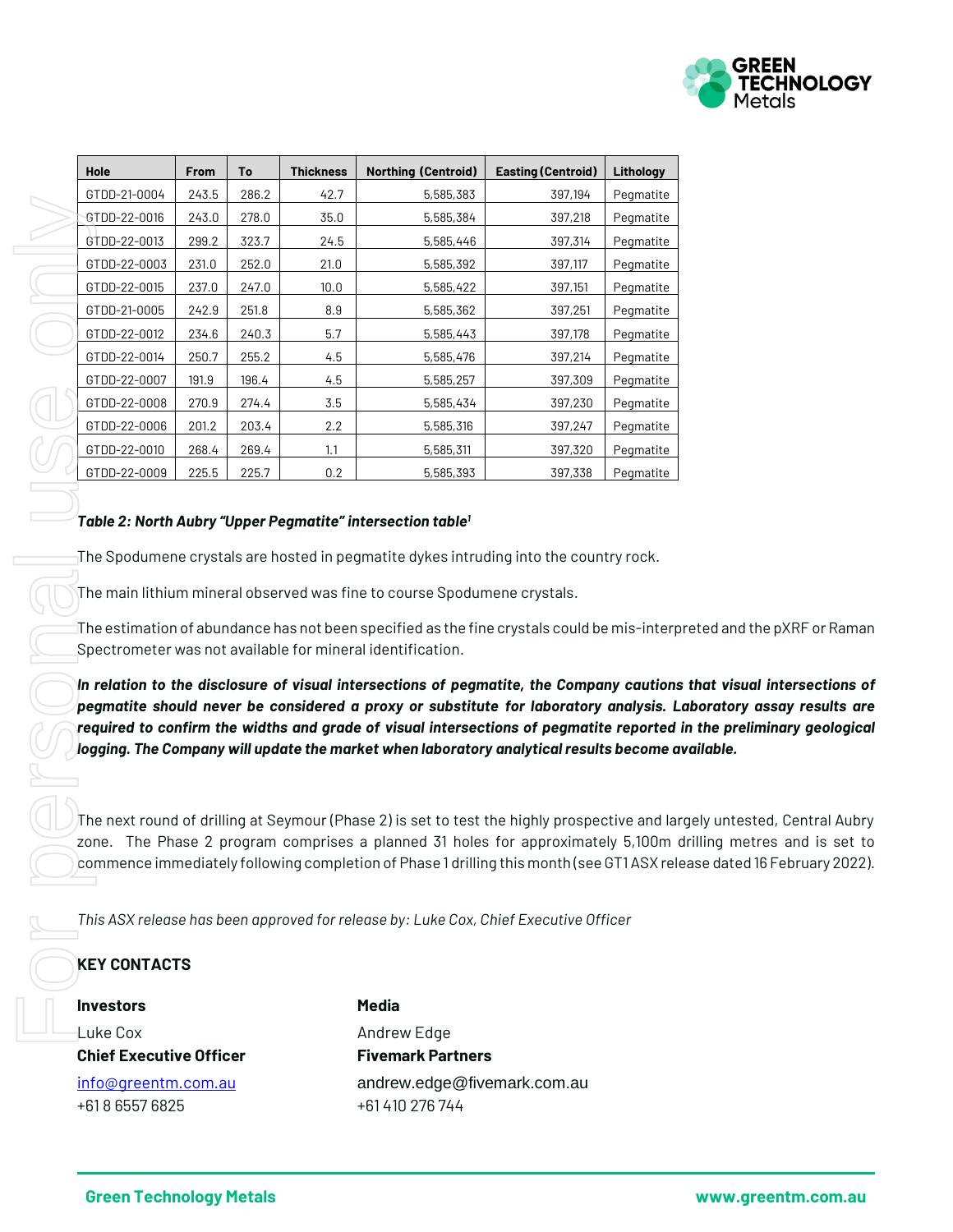

### **Green Technology Metals (ASX:GT1)**

GT1 is a North American focussed lithium exploration and development business. The Company's Ontario Lithium Projects comprise high-grade, hard rock spodumene assets (Seymour, Root and Wisa) and lithium exploration claims (Allison and Solstice) located on highly prospective Archean Greenstone tenure in north-west Ontario, Canada.

All sites are proximate to excellent existing infrastructure (including hydro power generation and transmission facilities), readily accessible by road, and with nearby rail delivering transport optionality.

Seymour has an existing Mineral Resource estimate of 4.8 Mt @ 1.25% Li<sub>2</sub>O (comprised of 2.1 Mt at 1.29% Li<sub>2</sub>O Indicated and 2.7 Mt at 1.24% Li<sub>2</sub>O Inferred).<sup>1</sup> Accelerated, targeted exploration across all three projects delivers outstanding potential to grow resources rapidly and substantially.



The Company currently holds a 51% interest in the Ontario Lithium Projects (Seymour, Root and Wisa) under a joint venture with Ardiden Limited (ASX: ADV). GT1 has the right to acquire a further 29% interest in the Ontario Lithium Projects via the payment of A\$3.5 million in GT1 shares within 12-months of listing. Refer to the Company's Prospectus (see GT1 ASX release dated 8 November 2021) for further details.

*1. The information in this release that relates to Mineral Resources for the Ontario Lithium Projects was released in the Company's prospectus (see GT1 ASX release dated 8 November 2021). The Company confirms that it is not aware of any new information or data that materially affects the information in that release and that the material assumptions and technical parameters underpinning these exploration results and mineral resource estimates continue to apply and have not materially changed.*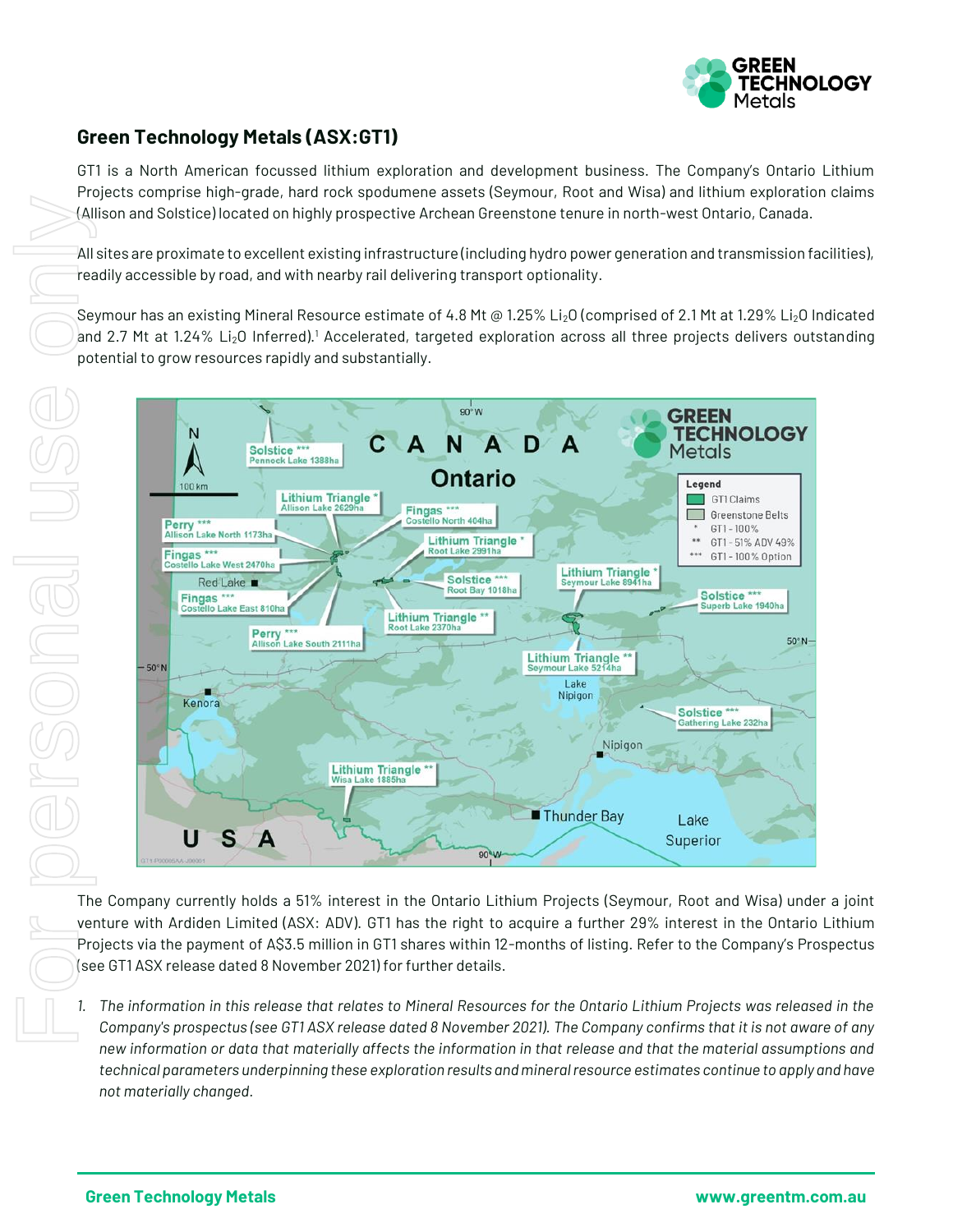

## **APPENDIX A: IMPORTANT NOTICES**

#### **Competent Person's Statements**

Information in this report relating to Exploration Results is based on information reviewed by Mr Luke Cox (Fellow AusIMM). Mr Cox has sufficient experience which is relevant to the style of mineralisation and type of deposit under consideration and to the activity which he is undertaking to qualify as a Competent Person as defined by the 2012 Edition of the Australasian Code for reporting of Exploration Results, Mineral Resources and Ore Reserves. Mr Cox consents to the inclusion of the data in the form and context in which it appears in this release. Mr Cox is the Chief Executive Officer of the Company and holds securities in the Company.

#### **Forward Looking Statements**

Certain information in this document refers to the intentions of Green Technology Metals Limited (ASX: GT1), however these are not intended to be forecasts, forward looking statements or statements about the future matters for the purposes of the Corporations Act or any other applicable law. Statements regarding plans with respect to GT1's projects are forward looking statements and can generally be identified by the use of words such as 'project', 'foresee', 'plan', 'expect', 'aim', 'intend', 'anticipate', 'believe', 'estimate', 'may', 'should', 'will' or similar expressions. There can be no assurance that the GT1's plans for its projects will proceed as expected and there can be no assurance of future events which are subject to risk, uncertainties and other actions that may cause GT1's actual results, performance or achievements to differ from those referred to in this document. While the information contained in this document has been prepared in good faith, there can be given no assurance or guarantee that the occurrence of these events referred to in the document will occur as contemplated. Accordingly, to the maximum extent permitted by law, GT1 and any of its affiliates and their directors, officers, employees, agents and advisors disclaim any liability whether direct or indirect, express or limited, contractual, tortuous, statutory or otherwise, in respect of, the accuracy, reliability or completeness of the information in this document, or likelihood of fulfilment of any forward-looking statement or any event or results expressed or implied in any forward-looking statement; and do not make any representation or warranty, express or implied, as to the accuracy, reliability or completeness of the information in this document, or likelihood of fulfilment of any forwardlooking statement or any event or results expressed or implied in any forward-looking statement; and disclaim all responsibility and liability for these forward-looking statements (including, without limitation, liability for negligence). Information in this report relating to Exploration Results is<br>
Auslim Mir Cox has sufficient experience which is relevant<br>
consideration and to the activity which he is undertaking to<br>
Edition of the Australasian Code for

## **Area Category Mt Li2O (%)** North Aubry Indicated 2.1 1.29 North Aubry Inferred 1.7 1.50 **TOTAL 4.8 1.25**

### **APPENDIX B: SEYMOUR MINERAL RESOURCE ESTIMATE**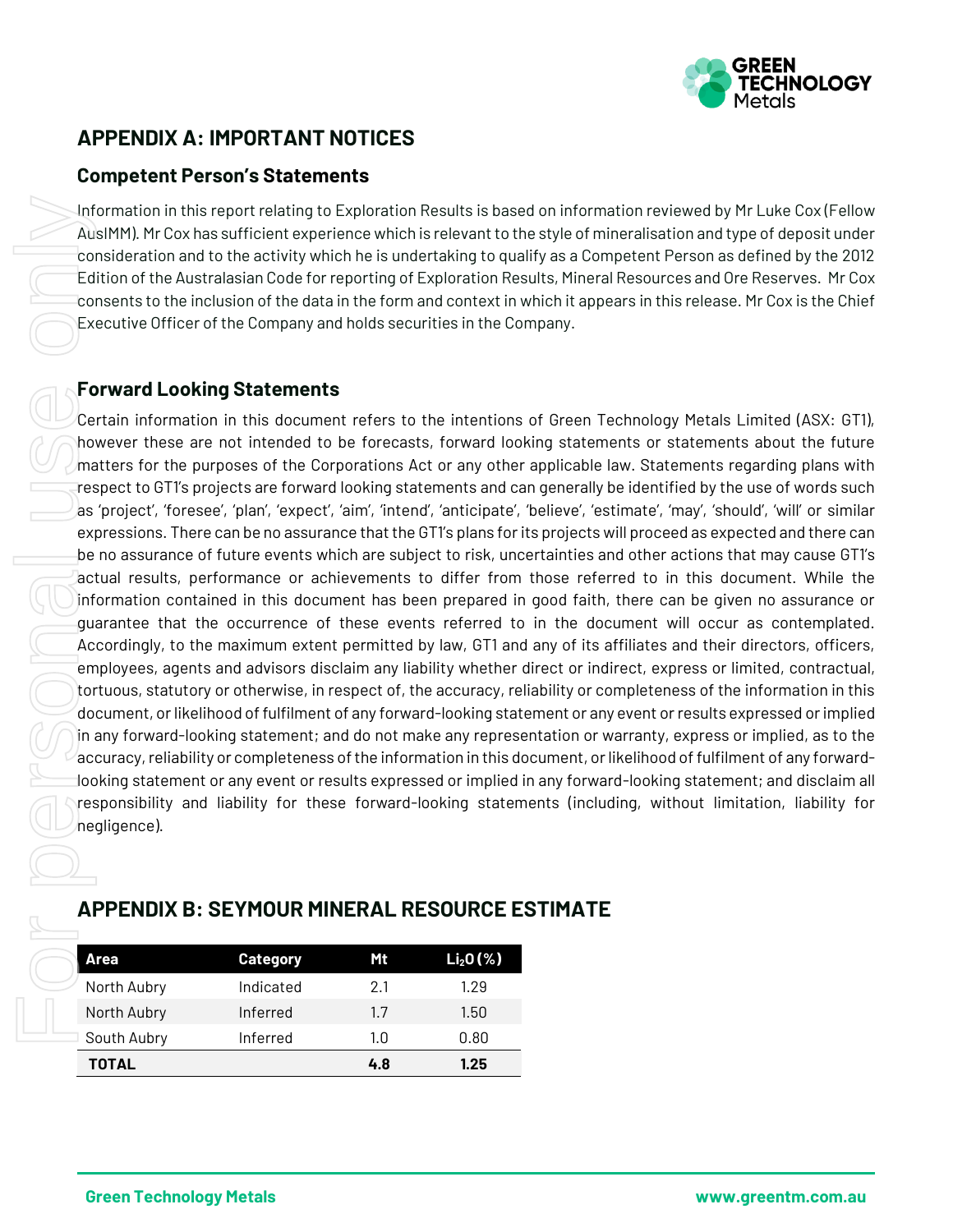

## **APPENDIX C: JORC CODE, 2012 EDITION – Table 1 Report**

## **Section 1 Sampling Techniques and Data**

| Criteria                      | <b>JORC Code explanation</b>                                                                                                                                                                                                                                                                                                                                                                                                                                                                                                                                                                                                                                                                                                                                                                                                                                                                                                                                                                                                                                                                                                | <b>Commentary</b>                                                                                                                                                                                                                                                                                                                                                                                                                                                                                                                                                                                                                                                                                                                                                                                                                                                                                                                                                                                                                                                                                                                                                                                                                                                                                                                                                                                                                                                                                                                                                                                                                                                                                                                                                                                                                                                                                                                                                                                                                                                                                                                                                                                                                           |
|-------------------------------|-----------------------------------------------------------------------------------------------------------------------------------------------------------------------------------------------------------------------------------------------------------------------------------------------------------------------------------------------------------------------------------------------------------------------------------------------------------------------------------------------------------------------------------------------------------------------------------------------------------------------------------------------------------------------------------------------------------------------------------------------------------------------------------------------------------------------------------------------------------------------------------------------------------------------------------------------------------------------------------------------------------------------------------------------------------------------------------------------------------------------------|---------------------------------------------------------------------------------------------------------------------------------------------------------------------------------------------------------------------------------------------------------------------------------------------------------------------------------------------------------------------------------------------------------------------------------------------------------------------------------------------------------------------------------------------------------------------------------------------------------------------------------------------------------------------------------------------------------------------------------------------------------------------------------------------------------------------------------------------------------------------------------------------------------------------------------------------------------------------------------------------------------------------------------------------------------------------------------------------------------------------------------------------------------------------------------------------------------------------------------------------------------------------------------------------------------------------------------------------------------------------------------------------------------------------------------------------------------------------------------------------------------------------------------------------------------------------------------------------------------------------------------------------------------------------------------------------------------------------------------------------------------------------------------------------------------------------------------------------------------------------------------------------------------------------------------------------------------------------------------------------------------------------------------------------------------------------------------------------------------------------------------------------------------------------------------------------------------------------------------------------|
| <b>Sampling</b><br>techniques | Nature and quality of sampling (eq cut channels,<br>random chips, or specific specialised industry standard<br>measurement tools appropriate to the minerals under<br>investigation, such as down hole gamma sondes, or<br>handheld XRF instruments, etc). These examples<br>should not be taken as limiting the broad meaning of<br>sampling.<br>Include reference to measures taken to ensure sample<br>$\bullet$<br>representivity and the appropriate calibration of any<br>measurement tools or systems used.<br>Aspects of the determination of mineralisation that are<br>٠<br>Material to the Public Report.<br>In cases where 'industry standard' work has been done<br>this would be relatively simple (eq'reverse circulation<br>drilling was used to obtain 1 m samples from which 3 kg<br>was pulverised to produce a 30 g charge for fire assay').<br>In other cases more explanation may be required, such<br>as where there is coarse gold that has inherent<br>sampling problems. Unusual commodities or<br>mineralisation types (eg submarine nodules) may<br>warrant disclosure of detailed information. | <b>Diamond Drilling</b><br>Diamond drilling was used to obtain nominally 1m<br>downhole samples of core.<br>54 core samples were 1/2 cored using a diamond saw with<br>$\frac{1}{2}$ the core placed in numbered sample bags for assaying<br>and the other half retained in sequence in the core tray.<br>$\frac{1}{2}$ core samples were approximately 2.5kg in weight with a<br>$\bullet$<br>minimum weight of 500grams.<br>Core was cut down the apex of the core and the same<br>downhole side of the core selected for assaying to reduce<br>potential sampling bias.<br><b>Historic Grab Samples</b><br>Samples were collected between 16 June and 9<br>$\bullet$<br>November 2016 by Caracle Creek International<br>Consulting Inc, of Sudbury Ontario on behalf of<br>Ardiden Limited (ASX:ADV) and are noted in the<br>Technical Report for MNDM Assessment, 2016<br>Surface Exploration Program, dated 28 September<br>2018. The report was prepared by Caracle Creek<br>International Consulting Inc on behalf of Ardiden and<br>included channel samples collected within the<br>reporting period.<br>Details of the grab sampling and preparation<br>$\bullet$<br>techniques were extracted from this report;<br>Grab Samples were collected using a hammer and/or<br>chisel from a cleaned rock exposure. Samples were<br>tagged and placed in a cotton bag then fastened with<br>a zip tie.<br><b>Historic Channel Samples</b><br>Preparation prior to obtaining the channel samples<br>including grid and geo-references and marking of<br>the pegmatite structures.<br>Samples were cut across the pegmatite with a<br>diamond saw perpendicular to strike.<br>Average 1 metre samples are obtained, logged,<br>removed and bagged and secured in accordance<br>with QAQC procedures.<br>Sampling continued past the Spodumene-Pegmatite<br>zone, even if it is truncated by Mafic Volcanic a later<br>intrusion.<br>Samples were then transported directly to the<br>laboratory for analysis accompanied with the log and<br>instruction forms.<br>Bagging of the samples was supervised by a<br>geologist to ensure there are no numbering mix-ups.<br>One tag from a triple tag book was inserted in the<br>sample bag. |
| <b>Drilling</b><br>techniques | Drill type (eg core, reverse circulation, open-hole<br>٠<br>hammer, rotary air blast, auger, Bangka, sonic, etc) and                                                                                                                                                                                                                                                                                                                                                                                                                                                                                                                                                                                                                                                                                                                                                                                                                                                                                                                                                                                                        | Tri-cone drilling was undertaken through the thin<br>$\bullet$<br>overburden prior to NQ2 diamond drilling through the                                                                                                                                                                                                                                                                                                                                                                                                                                                                                                                                                                                                                                                                                                                                                                                                                                                                                                                                                                                                                                                                                                                                                                                                                                                                                                                                                                                                                                                                                                                                                                                                                                                                                                                                                                                                                                                                                                                                                                                                                                                                                                                      |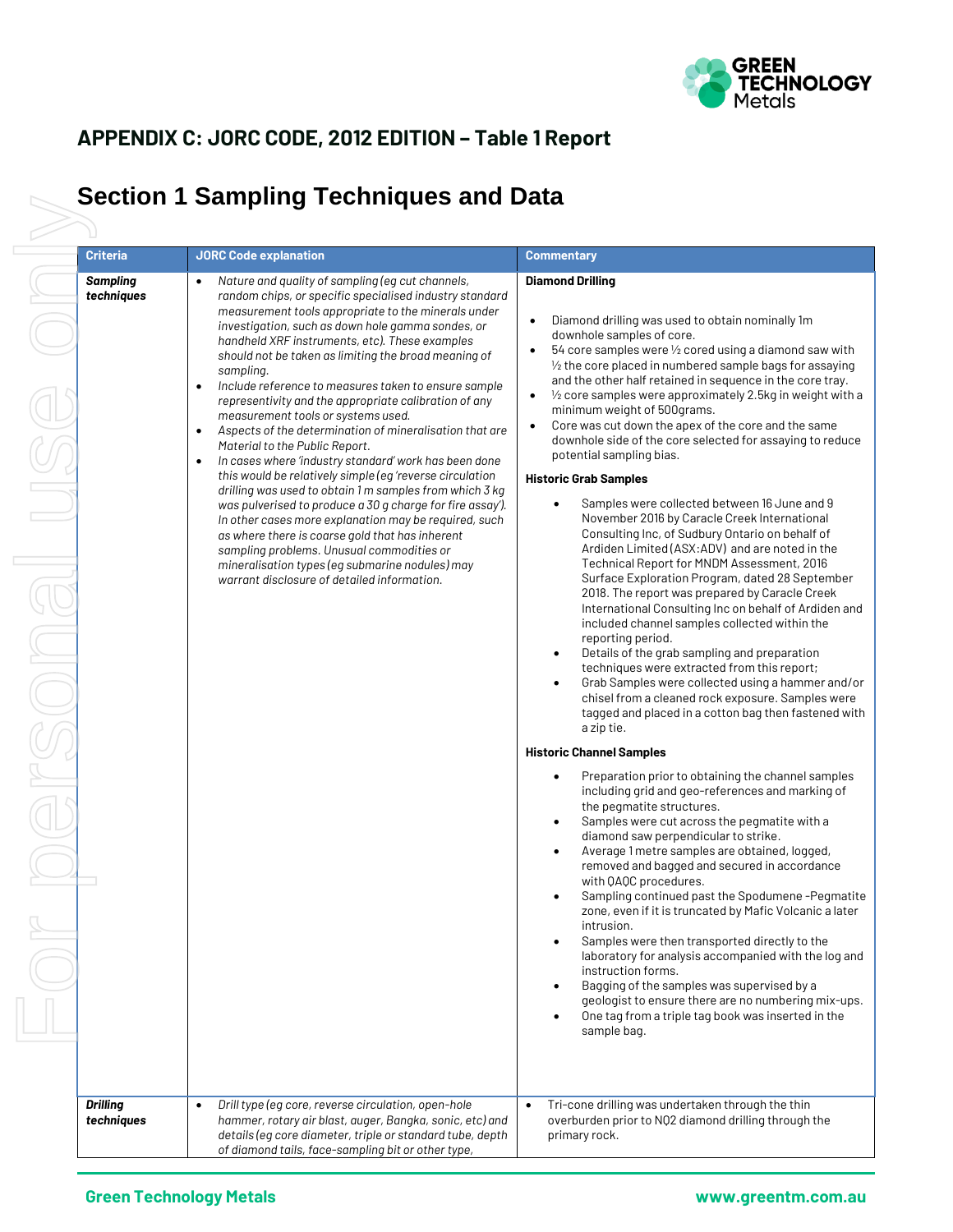

| <b>Criteria</b>                                         | <b>JORC Code explanation</b>                                                                                                                                                                                                                                                                                                                                                                                                                                                                                                                                                                                                                                                                                                                                | <b>Commentary</b>                                                                                                                                                                                                                                                                                                                                                                                                                                                                                                                                                                                                                                                                                                     |
|---------------------------------------------------------|-------------------------------------------------------------------------------------------------------------------------------------------------------------------------------------------------------------------------------------------------------------------------------------------------------------------------------------------------------------------------------------------------------------------------------------------------------------------------------------------------------------------------------------------------------------------------------------------------------------------------------------------------------------------------------------------------------------------------------------------------------------|-----------------------------------------------------------------------------------------------------------------------------------------------------------------------------------------------------------------------------------------------------------------------------------------------------------------------------------------------------------------------------------------------------------------------------------------------------------------------------------------------------------------------------------------------------------------------------------------------------------------------------------------------------------------------------------------------------------------------|
| <b>Drill sample</b><br>recovery                         | whether core is oriented and if so, by what method,<br>etc).<br>Method of recording and assessing core and chip<br>$\bullet$<br>sample recoveries and results assessed.<br>Measures taken to maximise sample recovery and<br>ensure representative nature of the samples.<br>Whether a relationship exists between sample recovery<br>$\bullet$<br>and grade and whether sample bias may have occurred<br>due to preferential loss/gain of fine/coarse material.                                                                                                                                                                                                                                                                                            | No core was recovered through the overburden tri-coned<br>$\bullet$<br>section of the hole (top 5m of the hole)<br>Core recovery through the primary rock and mineralised<br>$\bullet$<br>pegmatite zones was over 98% and considered<br>satisfactory.<br>Recovery was determined by measuring the recovered<br>$\bullet$<br>metres in the core trays against the drillers core block<br>depths for each run.                                                                                                                                                                                                                                                                                                         |
| Logging                                                 | Whether core and chip samples have been geologically<br>$\bullet$<br>and geotechnically logged to a level of detail to support<br>appropriate Mineral Resource estimation, mining<br>studies and metallurgical studies.<br>Whether logging is qualitative or quantitative in nature.<br>$\bullet$<br>Core (or costean, channel, etc) photography.<br>The total length and percentage of the relevant<br>$\bullet$<br>intersections logged.                                                                                                                                                                                                                                                                                                                  | Each sample was logged for lithology, minerals, grainsize<br>$\bullet$<br>and texture as well as alteration, sulphide content, and any<br>structures.<br>Logging is qualitative in nature.<br>$\bullet$<br>Samples are representative of an interval or length.<br>$\bullet$<br>Sampling was undertaken for the entire cross strike length<br>$\bullet$<br>of the intersected pegmatite unit at nominal 1m intervals<br>with breaks at geological contacts. Sampling extended into<br>the country mafic rock.                                                                                                                                                                                                         |
| Sub-sampling<br>techniques and<br>sample<br>preparation | If core, whether cut or sawn and whether quarter, half<br>$\bullet$<br>or all core taken.<br>If non-core, whether riffled, tube sampled, rotary split,<br>$\bullet$<br>etc and whether sampled wet or dry.<br>For all sample types, the nature, quality and<br>$\bullet$<br>appropriateness of the sample preparation technique.<br>Quality control procedures adopted for all sub-<br>$\bullet$<br>sampling stages to maximise representivity of<br>samples.<br>Measures taken to ensure that the sampling is<br>representative of the in situ material collected,<br>including for instance results for field<br>duplicate/second-half sampling.<br>Whether sample sizes are appropriate to the grain size<br>$\bullet$<br>of the material being sampled. | Each 1/2 core sample was dried, crushed to entirety to 90% -<br>$\bullet$<br>10 mesh, riffle split (up to 5 kg) and then pulverized with<br>hardened steel (250 g sample to 95% -150 mesh) (includes<br>cleaner sand).<br>Blanks and Certified Reference samples were inserted in<br>$\bullet$<br>each batch submitted to the laboratory at a rate of<br>approximately 1:20.<br>Field duplicates were taken at a rate of 1:20 taken<br>$\bullet$<br>immediately adjacent to the original sample.<br>The sample preparation process is considered<br>representative of the whole core sample.                                                                                                                          |
| Quality of assay<br>data and<br>laboratory tests        | The nature, quality and appropriateness of the<br>$\bullet$<br>assaying and laboratory procedures used and whether<br>the technique is considered partial or total.<br>For geophysical tools, spectrometers, handheld XRF<br>$\bullet$<br>instruments, etc, the parameters used in determining<br>the analysis including instrument make and model,<br>reading times, calibrations factors applied and their<br>derivation, etc.<br>Nature of quality control procedures adopted (eq<br>standards, blanks, duplicates, external laboratory<br>checks) and whether acceptable levels of accuracy (ie<br>lack of bias) and precision have been established.                                                                                                   | $\bullet$<br>Actlabs inserted internal standards, blanks and pulp<br>duplicates within each sample batch as part of their own<br>internal monitoring of quality control.<br>All and blanks and certified reference samples returned<br>$\bullet$<br>acceptable results.<br>The major element oxides and trace elements including Rb,<br>$\bullet$<br>Cs, Nb, Ta and Be were analyzed by FUS-ICP and FUS-MS<br>(4Litho-Pegmatite Special) analytical codes which uses a<br>lithium metaborate tetraborate fusion with analysis by ICP<br>and ICPMS.<br>Historic specific gravity testwork was determined for every<br>$\bullet$<br>10th sample by RX17-GP analytical code measured on the<br>pulp by a gas pycnometer. |
| <b>Verification of</b><br>sampling and<br>assaying      | The verification of significant intersections by either<br>$\bullet$<br>independent or alternative company personnel.<br>The use of twinned holes.<br>$\bullet$<br>Documentation of primary data, data entry procedures,<br>$\bullet$<br>data verification, data storage (physical and electronic)<br>protocols.<br>Discuss any adjustment to assay data.<br>$\bullet$                                                                                                                                                                                                                                                                                                                                                                                      | NΑ<br>$\bullet$                                                                                                                                                                                                                                                                                                                                                                                                                                                                                                                                                                                                                                                                                                       |
| <b>Location of data</b><br>points                       | Accuracy and quality of surveys used to locate drill<br>$\bullet$<br>holes (collar and down-hole surveys), trenches, mine<br>workings and other locations used in Mineral Resource<br>estimation.<br>Specification of the grid system used.<br>Quality and adequacy of topographic control.                                                                                                                                                                                                                                                                                                                                                                                                                                                                 | A GPS reading was taken for each sample location using<br>UTM NAD83 Zone16 (for Seymour); waypoint averaging or<br>dGPS was performed when possible.<br>Ardiden undertook a Lidar survey of the Seymour area in<br>$\bullet$<br>2018 (+/- 0.15m) which underpins the local topographic<br>surface.<br>Downhole survey data used a Digital Electronic Multi-shot<br>$\bullet$<br>(DEMS) camera for establishing hole orientation.                                                                                                                                                                                                                                                                                      |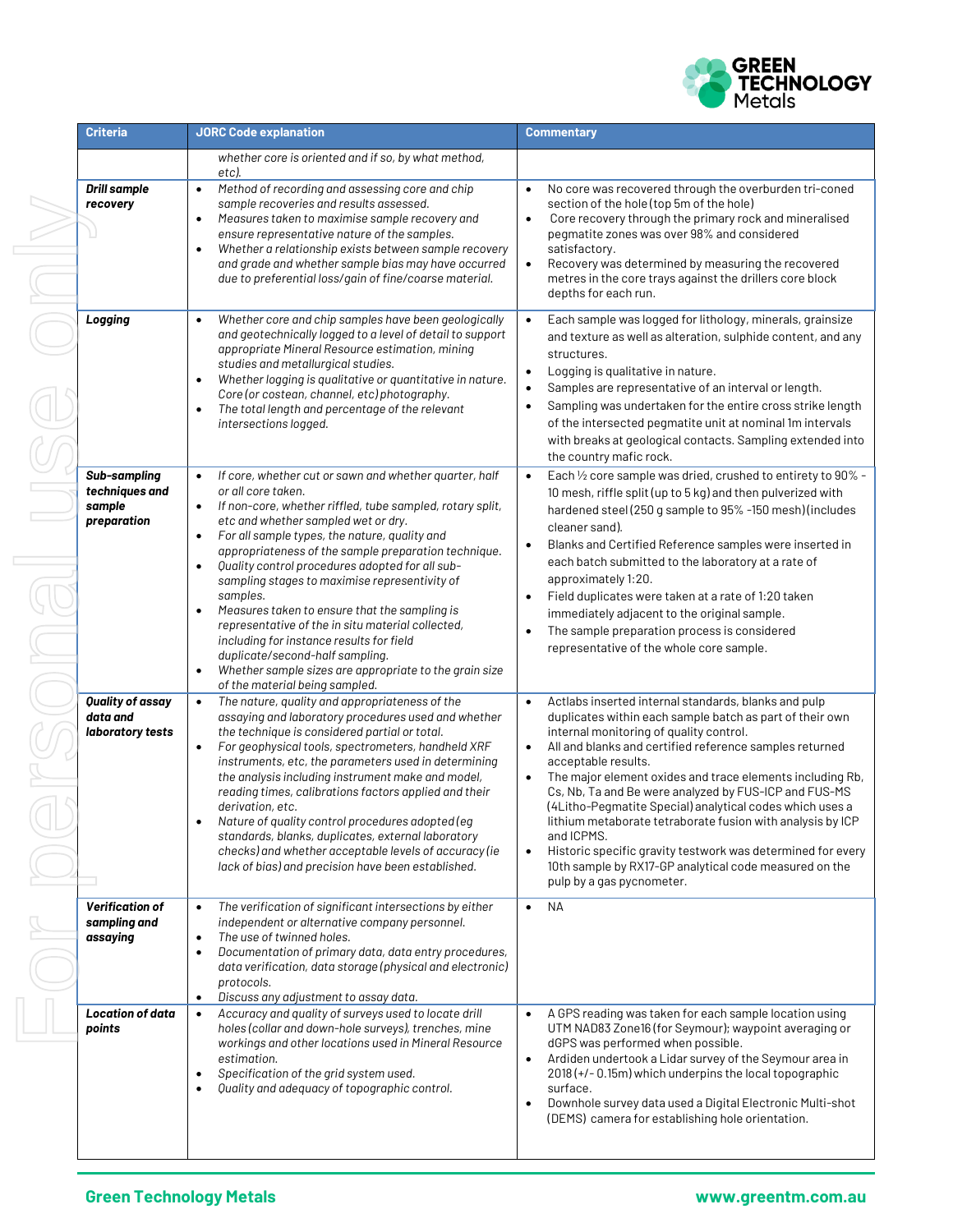

| <b>Criteria</b>                                                  | <b>JORC Code explanation</b>                                                                                                                                                                                                                                                                                                                                                                         | <b>Commentary</b>                                                                                                                                                                                                                                                                                                                                                                                                          |
|------------------------------------------------------------------|------------------------------------------------------------------------------------------------------------------------------------------------------------------------------------------------------------------------------------------------------------------------------------------------------------------------------------------------------------------------------------------------------|----------------------------------------------------------------------------------------------------------------------------------------------------------------------------------------------------------------------------------------------------------------------------------------------------------------------------------------------------------------------------------------------------------------------------|
| Data spacing<br>and distribution                                 | Data spacing for reporting of Exploration Results.<br>$\bullet$<br>Whether the data spacing and distribution is sufficient<br>$\bullet$<br>to establish the degree of geological and grade<br>continuity appropriate for the Mineral Resource and<br>Ore Reserve estimation procedure(s) and<br>classifications applied.<br>Whether sample compositing has been applied.<br>٠                        | The Seymour North Aubry pegmatites have variable drill<br>spacing from 20Ex20Nm in the shallower areas (<150m) of<br>the deposit to 50mEx50mN at lower depths (150-250m)<br>1m compositing was applied to the historic Seymour<br>Mineral Resource.                                                                                                                                                                        |
| Orientation of<br>data in relation<br>to geological<br>structure | Whether the orientation of sampling achieves unbiased<br>sampling of possible structures and the extent to which<br>this is known, considering the deposit type.<br>If the relationship between the drilling orientation and<br>$\bullet$<br>the orientation of key mineralised structures is<br>considered to have introduced a sampling bias, this<br>should be assessed and reported if material. | Drill samples were drilled close to perpendicular to the<br>strike of the pegmatite unit and sampled the entire length<br>of the pegmatite as well including several metres into the<br>mafic country rock either side of the pegmatite.<br>Grab and trench samples were taken where outcrop was<br>available. All attempts were made to ensure trench<br>samples represented traverses across strike of the<br>pegmatite. |
| <b>Sample security</b>                                           | The measures taken to ensure sample security.                                                                                                                                                                                                                                                                                                                                                        | All core and samples were supervised and secured in a<br>locked vehicle, warehouse, or container until delivered to<br>Actlabs in Thunder Bay for cutting, preparation and<br>analysis.                                                                                                                                                                                                                                    |
| <b>Audits or</b><br>reviews                                      | The results of any audits or reviews of sampling<br>$\bullet$<br>techniques and data.                                                                                                                                                                                                                                                                                                                | <b>NA</b>                                                                                                                                                                                                                                                                                                                                                                                                                  |

## **Section 2 Reporting of Exploration Results**

| <b>Criteria</b>                                         | <b>JORC Code explanation</b>                                                                                                                                                                                                                                                                                                                                                                                                                                         | <b>Commentary</b>                                                                                                                                                                                                                                                                                                                                                                                                                                                                                                                                                                                                                                                                                                                                                                                                                                                                                                                                                                                                                                                                                                                                                                             |
|---------------------------------------------------------|----------------------------------------------------------------------------------------------------------------------------------------------------------------------------------------------------------------------------------------------------------------------------------------------------------------------------------------------------------------------------------------------------------------------------------------------------------------------|-----------------------------------------------------------------------------------------------------------------------------------------------------------------------------------------------------------------------------------------------------------------------------------------------------------------------------------------------------------------------------------------------------------------------------------------------------------------------------------------------------------------------------------------------------------------------------------------------------------------------------------------------------------------------------------------------------------------------------------------------------------------------------------------------------------------------------------------------------------------------------------------------------------------------------------------------------------------------------------------------------------------------------------------------------------------------------------------------------------------------------------------------------------------------------------------------|
| <b>Mineral</b><br>tenement and<br>land tenure<br>status | Type, reference name/number, location and ownership<br>$\bullet$<br>including agreements or material issues with third<br>parties such as joint ventures, partnerships, overriding<br>royalties, native title interests, historical sites,<br>wilderness or national park and environmental settings.<br>The security of the tenure held at the time of reporting<br>$\bullet$<br>along with any known impediments to obtaining a<br>licence to operate in the area. | Joint Venture between Green Technology Metals (ASX: GT1)<br>51% and Ardiden Ltd (ASX:ADV) 49%.<br>GT1 has an option valid until 9th November 2022 (or 'within<br>$\bullet$<br>12 months of ASX listing') to acquire 80% of the Ardiden<br>Lithium Assets for consideration of \$3.5M in GT1 shares.<br>Seymour Lithium Asset consists of 265 Cell Claims<br>$\bullet$<br>(Exploration Licences) with a total claim area of 5,205 ha.<br>All Cell Claims are in good standing<br>$\bullet$<br>An Active Exploration Permit exists over the Seymour<br>$\bullet$<br>Lithium Assets and is due for renewal February 2022<br>Renewal is a simple on-line application process<br>$\bullet$<br>An Early Exploration Agreement is current with the<br>$\bullet$<br>Whitesand First Nation who are supportive of GT1<br>exploration activities.                                                                                                                                                                                                                                                                                                                                                       |
| <b>Exploration done</b><br>by other parties             | Acknowledgment and appraisal of exploration by other<br>$\bullet$<br>parties.                                                                                                                                                                                                                                                                                                                                                                                        | Regional exploration for lithium deposits commenced in<br>$\bullet$<br>the 1950's. In 1957, local prospector, Mr Nelson Aubry,<br>discovered the North Aubry and the South Aubry<br>pegmatites.<br>Geological mapping by the Ontario Department of Mines<br>$\bullet$<br>commenced in 1959 and was completed in 1962 (Pye, 1968),<br>with the publication of "Map 2100 Crescent Lake Area" in<br>1965.<br>From the late 1950's to 2002, exploration by the Ontario<br>$\bullet$<br>Department of Mines was generally restricted to geological<br>mapping and surface sampling, although some minor<br>drilling was completed to test the North Aubry pegmatite in<br>late 1957 (Rees, 2011).<br>In 2001, Linear Resources Inc. ("Linear Resources")<br>$\bullet$<br>obtained the Seymour Lake Project with an initial focus on<br>the project's tantalum potential. In 2002, a 23-diamond<br>drill-hole campaign was completed at North Aubry, and a<br>further 8 diamond drill-holes at South Aubry.<br>In 2008, Linear Resources completed a regional soil-<br>$\bullet$<br>sampling program which resulted in the identification of a<br>number soil geochemical anomalies. Based on these |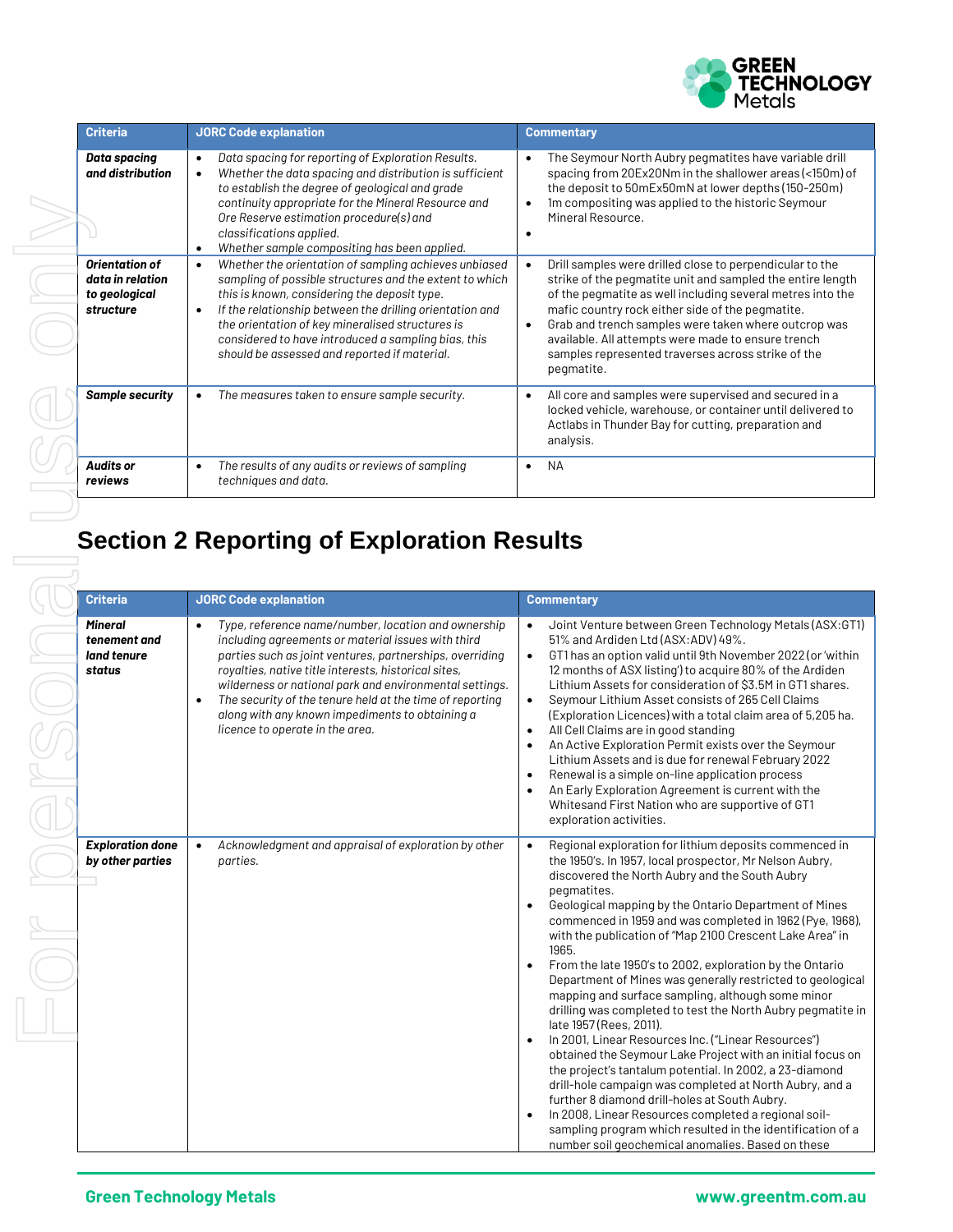

| <b>Criteria</b>                         | <b>JORC Code explanation</b>                                                                                                                                                                                                                                                                                                                                                                                                                                                                                                                                                                                                                                                                                                                                                     | <b>Commentary</b>                                                                                                                                                                                                                                                                                                                                                                                                                                                                                                                                                                                                                                                                                                                                                                                                                                                                                                                                                                                                                                                                                                                                                                                                                                                                                                                                                                                                                                                                                                                                                                                                                                                                                                                                                                                         |
|-----------------------------------------|----------------------------------------------------------------------------------------------------------------------------------------------------------------------------------------------------------------------------------------------------------------------------------------------------------------------------------------------------------------------------------------------------------------------------------------------------------------------------------------------------------------------------------------------------------------------------------------------------------------------------------------------------------------------------------------------------------------------------------------------------------------------------------|-----------------------------------------------------------------------------------------------------------------------------------------------------------------------------------------------------------------------------------------------------------------------------------------------------------------------------------------------------------------------------------------------------------------------------------------------------------------------------------------------------------------------------------------------------------------------------------------------------------------------------------------------------------------------------------------------------------------------------------------------------------------------------------------------------------------------------------------------------------------------------------------------------------------------------------------------------------------------------------------------------------------------------------------------------------------------------------------------------------------------------------------------------------------------------------------------------------------------------------------------------------------------------------------------------------------------------------------------------------------------------------------------------------------------------------------------------------------------------------------------------------------------------------------------------------------------------------------------------------------------------------------------------------------------------------------------------------------------------------------------------------------------------------------------------------|
|                                         |                                                                                                                                                                                                                                                                                                                                                                                                                                                                                                                                                                                                                                                                                                                                                                                  | anomalies, another drilling campaign (completed in 2009),<br>with 12 diamond drill-holes at North Aubry, 2 diamond drill-<br>holes at South Aubry, and further 5 diamond drill-holes<br>peripheral to the Aubry prospects designed to test the<br>main 2008 soil geochemical anomalies.<br>Little work was undertaken between 2010 and 2016 until<br>$\bullet$<br>Ardiden acquired the project from Linear Resources in<br>2016. Further drilling was carried out by Ardiden between<br>2017 and 2018 resulting in the completion of an updated<br>mineral resource estimate of the Aubry pegmatites in 2018.<br>Ground Penetrating Radar (GPR) was also undertaken by<br>Ardiden in 2018 to test any further exploration potential<br>beyond the current Aubry pegmatite delineating numerous<br>targets.                                                                                                                                                                                                                                                                                                                                                                                                                                                                                                                                                                                                                                                                                                                                                                                                                                                                                                                                                                                                |
| Geology                                 | Deposit type, geological setting and style of<br>$\bullet$<br>mineralisation.                                                                                                                                                                                                                                                                                                                                                                                                                                                                                                                                                                                                                                                                                                    | Regional Geology: The general geological setting of the<br>Seymour Lithium Asset consists of the Precambrian<br>Canadian Shield that underlies approximately 60% of<br>Ontario. The Shield can be divided into three major<br>geological and physiographic regions, from the oldest in<br>the northwest to the youngest in the southeast.<br>Local Geology: The Seymour Lithium Asset is located<br>$\bullet$<br>within the eastern part of the Wabigoon Subprovince, near<br>the boundary with the English River Subprovince to the<br>north. These subprovinces are part of the Superior Craton,<br>comprised mainly of Archaean rocks but also containing<br>some Mesoproterozoic rocks such as the Nipigon Diabase.<br>Bedrock Geology: The bedrock is best exposed along the<br>flanks of steep-sided valleys scoured by glaciers during the<br>recent ice ages. The exposed bedrock is commonly<br>metamorphosed basaltic rock, of which some varieties<br>have well-preserved pillows that have been intensely<br>flattened in areas of high tectonic strain. Intercalated<br>between layers of basalt are lesser amounts of schists<br>derived from sedimentary rocks and lesser rocks having<br>felsic volcanic protoliths. These rocks are typical of the<br>Wabigoon Subprovince, host to most of the pegmatites in<br>the region.<br>Ore Geology: Pegmatites are reasonably common in the<br>$\bullet$<br>region intruding the enclosing host rocks after<br>metamorphism, evident from the manner in which the<br>pegmatites cut across the well developed foliation within<br>the metamorphosed host rocks. This post-dating<br>relationship is supported by radiometric dating; an age of<br>2666 + 6 Ma is given for the timing of intrusion of the<br>pegmatites (Breaks, et al., 2006). |
| <b>Drill hole</b><br><b>Information</b> | A summary of all information material to the<br>$\bullet$<br>understanding of the exploration results including a<br>tabulation of the following information for all Material<br>drill holes:<br>easting and northing of the drill hole collar<br>$\circ$<br>elevation or RL (Reduced Level - elevation above<br>$\circ$<br>sea level in metres) of the drill hole collar<br>dip and azimuth of the hole<br>$\circ$<br>down hole length and interception depth<br>$\circ$<br>hole length.<br>$\circ$<br>If the exclusion of this information is justified on the<br>$\bullet$<br>basis that the information is not Material and this<br>exclusion does not detract from the understanding of<br>the report, the Competent Person should clearly explain<br>why this is the case. | The original MRE for the Seymour Lake Project area was<br>$\bullet$<br>undertaken by Ardiden in February 2019. Ardiden<br>commissioned an independent consultant, Mr Phil Jones<br>(MAusIMM [#105653] / MAIG [#1903]) to produce the MRE<br>as a competent person as defined by the JORC Code<br>(JORC., 2012).<br>Mr Phil Jones subsequently agreed to act as the<br>$\bullet$<br>Competent Person for the current MRE for the Seymour<br>Lake Project under the 51% owner Green Technology<br>Metals.<br>A total of 185 diamond holes, on a nominal 20m x 20m grid,<br>$\bullet$<br>have been drilled and used in the resource modelling at<br>North Aubry and South Aubry. A total of 130 holes were<br>drilled by Ardiden, with the previous owners Linear drilling<br>44 holes<br>The 2018 Ardiden drilling was completed by Rugged<br>$\bullet$<br>Aviation Inc. using BTW coring equipment producing 4.20<br>cm diameter core.<br>The earlier drill holes were either vertical or inclined<br>$\bullet$<br>towards the west. Once the pegmatite was determined to<br>be dipping towards the north-east, the later drill holes                                                                                                                                                                                                                                                                                                                                                                                                                                                                                                                                                                                                                                                                      |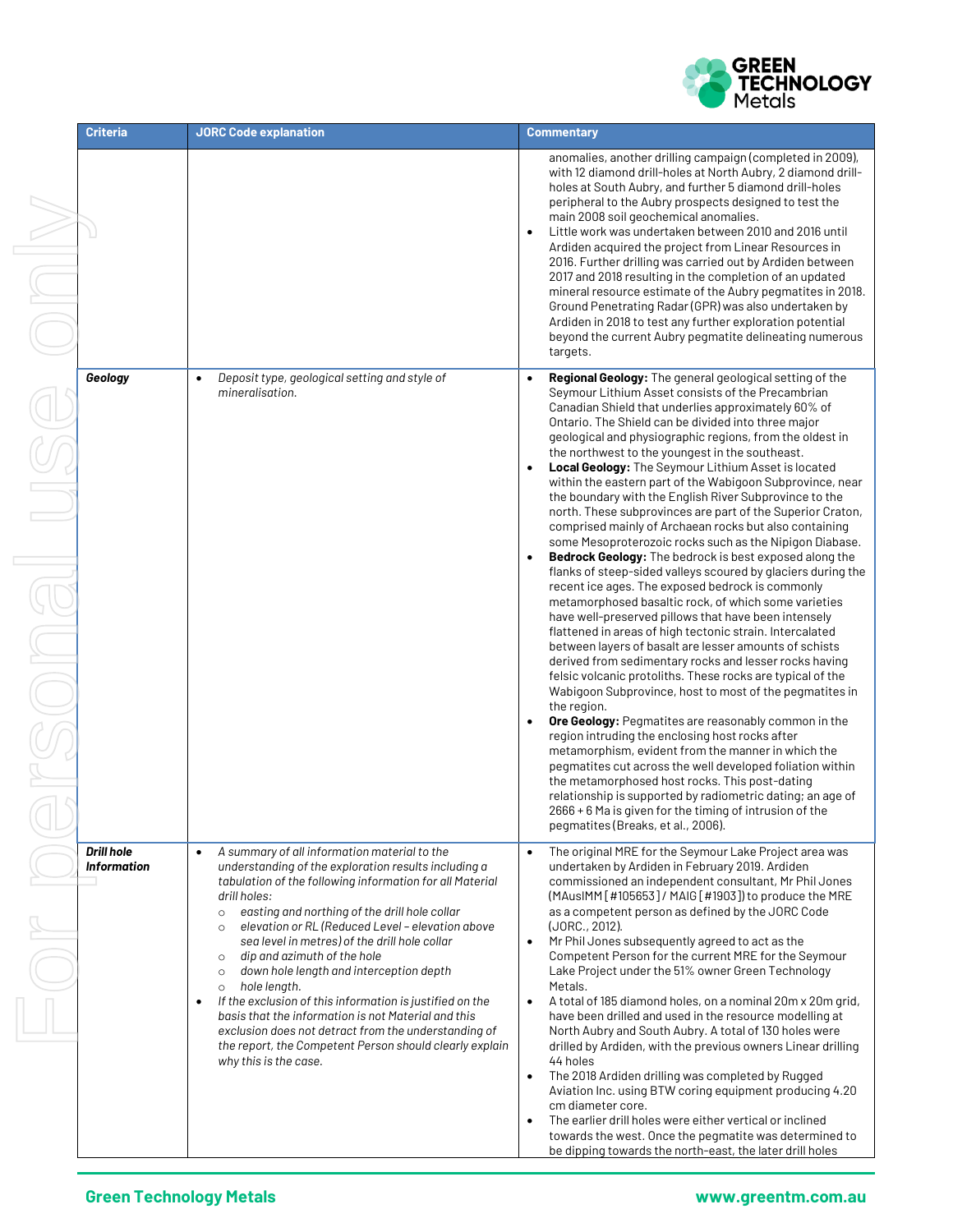

| <b>Criteria</b>                                                                     | <b>JORC Code explanation</b>                                                                                                                                                                                                                                                                                                                                                                                                                                                                                                                                                                            | <b>Commentary</b>                                                                                                                                                                                                                                                                                                                                                                                                                                                                                                                                                                                                                                                                                                                                                                                                                                                                |
|-------------------------------------------------------------------------------------|---------------------------------------------------------------------------------------------------------------------------------------------------------------------------------------------------------------------------------------------------------------------------------------------------------------------------------------------------------------------------------------------------------------------------------------------------------------------------------------------------------------------------------------------------------------------------------------------------------|----------------------------------------------------------------------------------------------------------------------------------------------------------------------------------------------------------------------------------------------------------------------------------------------------------------------------------------------------------------------------------------------------------------------------------------------------------------------------------------------------------------------------------------------------------------------------------------------------------------------------------------------------------------------------------------------------------------------------------------------------------------------------------------------------------------------------------------------------------------------------------|
|                                                                                     |                                                                                                                                                                                                                                                                                                                                                                                                                                                                                                                                                                                                         | were inclined towards the south-west<br>Green Technology Metals Ltd has completed 3 NQ<br>diamond holes since December 2021 with the<br>following collar coordinates:<br>Azimuth<br>Hole<br><b>RL</b><br>Depth<br>Dip<br>Easting<br>Northing<br>$-76$<br>GTDD-21-0004<br>5585452<br>387.79<br>341<br>397241<br>212<br>388.98<br>372<br>$-80$<br>221<br>GTDD-21-0005<br>5585396<br>397280<br>397313<br>387.28<br>341<br>$-70$<br>235<br>GTDD-22-0006<br>5585361<br>Coordinates in NAD83 Zone 16 Grid format                                                                                                                                                                                                                                                                                                                                                                       |
| Data<br>aggregation<br>methods                                                      | In reporting Exploration Results, weighting averaging<br>techniques, maximum and/or minimum grade<br>truncations (eg cutting of high grades) and cut-off<br>grades are usually Material and should be stated.<br>Where aggregate intercepts incorporate short lengths<br>٠<br>of high grade results and longer lengths of low grade<br>results, the procedure used for such aggregation<br>should be stated and some typical examples of such<br>aggregations should be shown in detail.<br>The assumptions used for any reporting of metal<br>$\bullet$<br>equivalent values should be clearly stated. | length weighted averages and all resource estimates are<br>tonnage weighted averages<br>Grade cut-offs have not been incorporated.<br>$\bullet$<br>No metal equivalent values are quoted.<br>$\bullet$                                                                                                                                                                                                                                                                                                                                                                                                                                                                                                                                                                                                                                                                           |
| <b>Relationship</b><br>between<br>mineralisation<br>widths and<br>intercept lengths | These relationships are particularly important in the<br>$\bullet$<br>reporting of Exploration Results.<br>If the geometry of the mineralisation with respect to<br>the drill hole angle is known, its nature should be<br>reported.<br>If it is not known and only the down hole lengths are<br>$\bullet$<br>reported, there should be a clear statement to this<br>effect (eg 'down hole length, true width not known').                                                                                                                                                                              | The historic reported results are stated as down hole<br>$\bullet$<br>lengths.<br>The historic pierce angle of the drilling with the pegmatite<br>$\bullet$<br>varies hole by hole so all intersection widths are longer<br>than true widths.<br>The resource modelling considers the intersections in 3D<br>$\bullet$<br>and adjusts accordingly.<br>Holes drilled by GT1 attempt to pierce the mineralised<br>$\bullet$<br>pegmatite approximately perpendicular to strike, and<br>therefore, the downhole intercepts reported are<br>approximately equivalent to the true width of the<br>mineralisation.<br>Trenches are representative widths of the exposed<br>$\bullet$<br>pegmatite outcrop. Some exposure may not be a complete<br>representation of the total pegmatite width due to recent<br>glacial deposit cover limiting the available material to be<br>sampled. |
| Diagrams                                                                            | Appropriate maps and sections (with scales) and<br>$\bullet$<br>tabulations of intercepts should be included for any<br>significant discovery being reported These should<br>include, but not be limited to a plan view of drill hole<br>collar locations and appropriate sectional views.                                                                                                                                                                                                                                                                                                              | The appropriate maps are included in the announcement.                                                                                                                                                                                                                                                                                                                                                                                                                                                                                                                                                                                                                                                                                                                                                                                                                           |
| <b>Balanced</b><br>reporting                                                        | Where comprehensive reporting of all Exploration<br>$\bullet$<br>Results is not practicable, representative reporting of<br>both low and high grades and/or widths should be                                                                                                                                                                                                                                                                                                                                                                                                                            | All historic data has been reported.<br>$\bullet$<br>GT1 summarised assay results are listed below:<br>$\bullet$                                                                                                                                                                                                                                                                                                                                                                                                                                                                                                                                                                                                                                                                                                                                                                 |
|                                                                                     | practiced to avoid misleading reporting of Exploration                                                                                                                                                                                                                                                                                                                                                                                                                                                                                                                                                  | Interval (m)<br>Including<br>Hole<br>From (m)<br>To $(m)$<br>Li <sub>2</sub> O <sub>%</sub><br>0.00<br>244.00<br>244.00                                                                                                                                                                                                                                                                                                                                                                                                                                                                                                                                                                                                                                                                                                                                                          |
|                                                                                     | Results.                                                                                                                                                                                                                                                                                                                                                                                                                                                                                                                                                                                                | No significant Intercept<br>GTDD-21-0004<br>244.00<br>284.00<br>40.00<br>1.54 5m @ 2.75% Li2O from 245m                                                                                                                                                                                                                                                                                                                                                                                                                                                                                                                                                                                                                                                                                                                                                                          |
|                                                                                     |                                                                                                                                                                                                                                                                                                                                                                                                                                                                                                                                                                                                         | 284.00<br>341.00<br>57.00<br>No significant Intercept<br>242.85<br>242.85<br>0.00<br>No significant Intercept                                                                                                                                                                                                                                                                                                                                                                                                                                                                                                                                                                                                                                                                                                                                                                    |
|                                                                                     |                                                                                                                                                                                                                                                                                                                                                                                                                                                                                                                                                                                                         | 242.85<br>251.77<br>8.92<br>1.46                                                                                                                                                                                                                                                                                                                                                                                                                                                                                                                                                                                                                                                                                                                                                                                                                                                 |
|                                                                                     |                                                                                                                                                                                                                                                                                                                                                                                                                                                                                                                                                                                                         | GTDD-21-0005<br>251.77<br>265.00<br>13.23<br>No significant Intercept<br>266.00<br>1.00<br>0.88<br>265.00                                                                                                                                                                                                                                                                                                                                                                                                                                                                                                                                                                                                                                                                                                                                                                        |
|                                                                                     |                                                                                                                                                                                                                                                                                                                                                                                                                                                                                                                                                                                                         | 266.00<br>372.00<br>106.00<br>No significant Intercept                                                                                                                                                                                                                                                                                                                                                                                                                                                                                                                                                                                                                                                                                                                                                                                                                           |
|                                                                                     |                                                                                                                                                                                                                                                                                                                                                                                                                                                                                                                                                                                                         | 0.00<br>309.55<br>309.55<br>No significant Intercept<br>GTDD-22-0006<br>309.55<br>322.00<br>12.45<br>1.58m @ 1.11% Li2O from 310m<br>0.34                                                                                                                                                                                                                                                                                                                                                                                                                                                                                                                                                                                                                                                                                                                                        |
|                                                                                     |                                                                                                                                                                                                                                                                                                                                                                                                                                                                                                                                                                                                         | 322.00<br>341.00<br>19.00<br>No significant Intercept                                                                                                                                                                                                                                                                                                                                                                                                                                                                                                                                                                                                                                                                                                                                                                                                                            |
| <b>Other</b><br>substantive<br>exploration data                                     | Other exploration data, if meaningful and material,<br>$\bullet$<br>should be reported including (but not limited to):<br>geological observations; geophysical survey results;<br>geochemical survey results; bulk samples - size and<br>method of treatment; metallurgical test results; bulk<br>density, groundwater, geotechnical and rock<br>characteristics; potential deleterious or contaminating<br>substances.                                                                                                                                                                                 | GT1 completed a fixed wing single sensor<br>magnetic/radiometric/VLF airborne geophysical survey.<br>Survey details, 1191 line-km, 75m line spacing, direction 90<br>$\bullet$<br>degrees to cross cut pegmatite strike, 70m altitude.<br>Preliminary images have been received for Total Count<br>$\bullet$<br>Radiometric, Total Magnetics and VLF.<br>Raw data currently being processed by MPX Geophysics.<br>$\bullet$<br>Interpretation will be completed by Southern Geoscience<br>$\bullet$                                                                                                                                                                                                                                                                                                                                                                              |